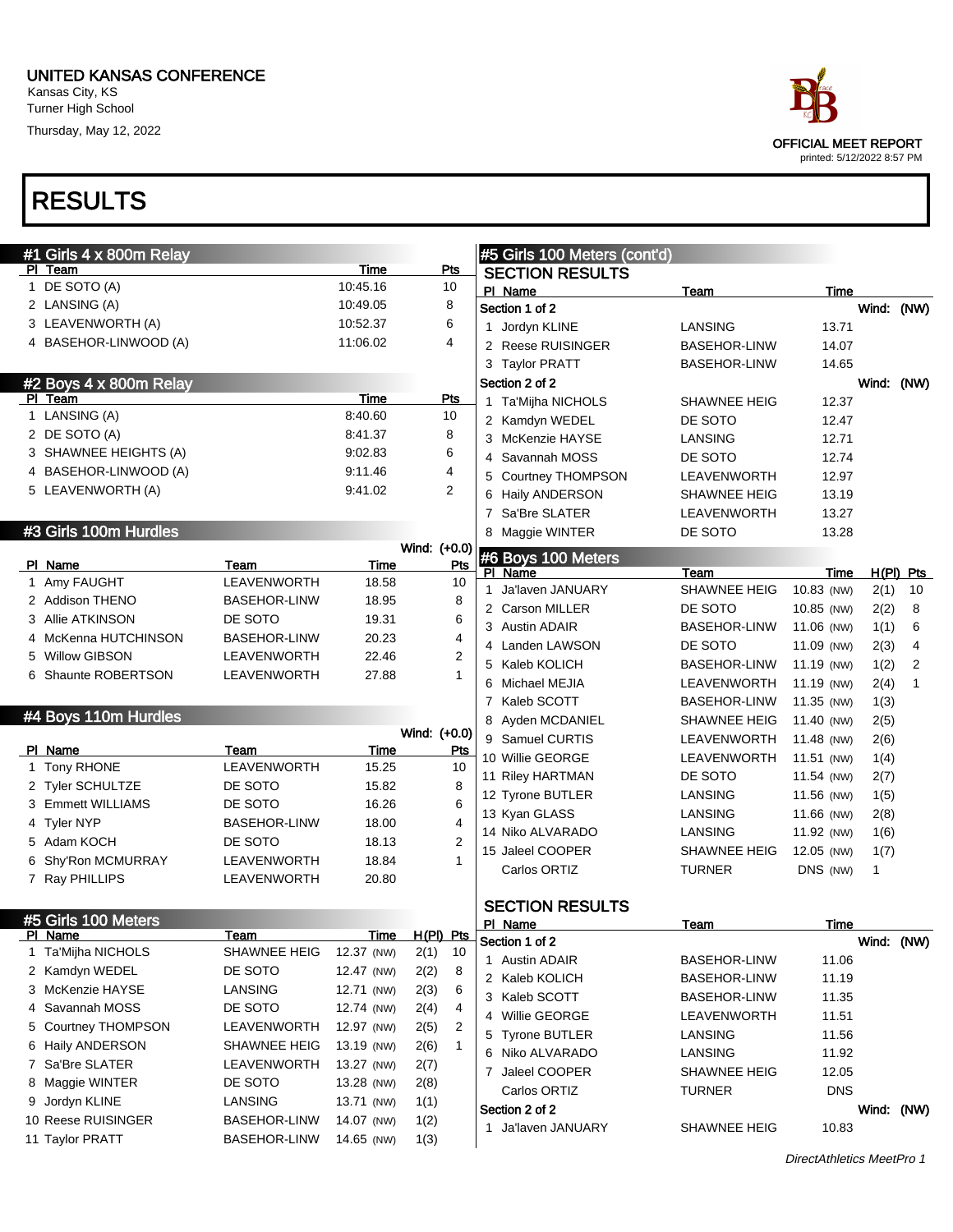Turner High School

Thursday, May 12, 2022

## RESULTS

|   | #6 Boys 100 Meters (cont'd) |                     |            |                |   | #9 Girls 4 x 100m Relay  |                     |            |             |              |
|---|-----------------------------|---------------------|------------|----------------|---|--------------------------|---------------------|------------|-------------|--------------|
|   | PI Name                     | Team                | Time       |                |   | PI Team                  |                     | Time       |             | Pts          |
|   | 2 Carson MILLER             | DE SOTO             | 10.85      |                |   | 1 SHAWNEE HEIGHTS (A)    |                     | 50.88      |             | 10           |
|   | 3 Landen LAWSON             | DE SOTO             | 11.09      |                |   | 2 DE SOTO (A)            |                     | 50.94      |             | 8            |
|   | 4 Michael MEJIA             | LEAVENWORTH         | 11.19      |                |   | 3 LANSING (A)            |                     | 51.68      |             | 6            |
|   | 5 Ayden MCDANIEL            | <b>SHAWNEE HEIG</b> | 11.40      |                |   | 4 LEAVENWORTH (A)        |                     | 53.21      |             | 4            |
|   | 6 Samuel CURTIS             | LEAVENWORTH         | 11.48      |                |   | 5 BASEHOR-LINWOOD (A)    |                     | 54.97      |             | 2            |
|   | 7 Riley HARTMAN             | DE SOTO             | 11.54      |                |   |                          |                     |            |             |              |
|   | 8 Kyan GLASS                | LANSING             | 11.66      |                |   | #10 Boys 4 x 100m Relay  |                     |            |             |              |
|   | #7 Girls 1600 Meters        |                     |            |                |   | PI Team                  |                     | Time       |             | Pts          |
|   | PI Name                     | Team                | Time       | Pts            |   | 1 DE SOTO (A)            |                     | 42.85      |             | 10           |
| 1 | <b>Brooke BUNDT</b>         | DE SOTO             | 5.53.60    | 10             |   | 2 BASEHOR-LINWOOD (A)    |                     | 43.30      |             | 8            |
|   | 2 Hope MARRIOTT             | DE SOTO             | 5:54.88    | 8              |   | 3 SHAWNEE HEIGHTS (A)    |                     | 46.87      |             | 6            |
|   | 3 Katie BEYER               | DE SOTO             | 6:09.66    | 6              |   | LEAVENWORTH (A)          |                     | DNF        |             |              |
|   | 4 Rebekah TANNER            | LANSING             | 6:21.29    | 4              |   |                          |                     |            |             |              |
|   | 5 Kaylin DUNLAP             | LANSING             | 6:45.25    | 2              |   | #11 Girls 400 Meters     |                     |            |             |              |
|   | 6 Cristiana SCILLIERI       | LANSING             | 6:49.45    | $\mathbf{1}$   |   | PI Name                  | Team                | Time       | $H(PI)$ Pts |              |
|   | 7 Elizabeth HOGAN           | <b>SHAWNEE HEIG</b> | 6:52.28    |                |   | 1 Taylor ROTTINGHAUS     | <b>SHAWNEE HEIG</b> | 59.02      | 2(1)        | 10           |
|   | 8 Avery DENNEY              | LEAVENWORTH         | 6:55.15    |                |   | 2 Anya ANDERSON          | LANSING             | 1:04.82    | 2(2)        | 8            |
|   | 9 Alexandria TULLIUS        | LEAVENWORTH         | 6:56.61    |                |   | 3 River HASTINGS         | DE SOTO             | 1:04.92    | 2(3)        | 6            |
|   | 10 Brynne LIEDTKE           | SHAWNEE HEIG        | 7:00.43    |                | 4 | <b>Madison KREIS</b>     | DE SOTO             | 1:05.38    | 2(4)        | 4            |
|   | 11 Sage KEEFOVER            | <b>BASEHOR-LINW</b> | 7:56.74    |                | 5 | Ella MINIHAN             | DE SOTO             | 1:06.16    | 2(5)        | 2            |
|   | 12 Aubrey EDER              | <b>BASEHOR-LINW</b> | 8:20.94    |                | 6 | Imani AKINS              | <b>SHAWNEE HEIG</b> | 1:06.44    | 1(1)        | $\mathbf{1}$ |
|   | Maya PEBLEY                 | <b>BASEHOR-LINW</b> | <b>DNS</b> |                | 7 | Haley HALTOM             | <b>SHAWNEE HEIG</b> | 1:07.26    | 2(6)        |              |
|   | Amber-Lynn TEMPLE           | LEAVENWORTH         | <b>DNS</b> |                |   | 8 Mia BATISTA            | LANSING             | 1:08.02    | 2(7)        |              |
|   |                             |                     |            |                |   | 9 Emeri ERICKSON         | <b>BASEHOR-LINW</b> | 1:11.46    | 1(2)        |              |
|   | #8 Boys 1600 Meters         |                     |            |                |   | 10 Gabrielle OHWOVORIOLE | LANSING             | 1:13.54    | 1(3)        |              |
|   | PI Name                     | Team                | Time       | Pts            |   | 11 Holly UNRUH           | <b>BASEHOR-LINW</b> | 1:21.67    | 1(4)        |              |
|   | 1 Palmer O'CONNOR           | DE SOTO             | 4:35.24    | 10             |   | Dhakiya BLAKE            | LEAVENWORTH         | <b>DNS</b> | 2           |              |
|   | 2 Brady HUGGINS             | DE SOTO             | 4:39.48    | 8              |   |                          |                     |            |             |              |
|   | 3 Jonathan PURVIS           | LEAVENWORTH         | 4:40.60    | 6              |   | <b>SECTION RESULTS</b>   |                     |            |             |              |
|   | 4 Kenneth HOWELL            | LANSING             | 4:44.04    | 4              |   | PI Name                  | Team                | Time       |             |              |
|   | 5 Connor JACOBER            | DE SOTO             | 4:48.01    | $\overline{2}$ |   | Section 1 of 2           |                     |            |             |              |
|   | 6 Shawn SULLIVAN            | LEAVENWORTH         | 4:51.06    | $\mathbf{1}$   |   | 1 Imani AKINS            | <b>SHAWNEE HEIG</b> | 1:06.44    |             |              |
|   | 7 Jacob MITCHELL            | LANSING             | 5:02.18    |                |   | 2 Emeri ERICKSON         | <b>BASEHOR-LINW</b> | 1:11.46    |             |              |
|   | 8 Evan CARTER               | <b>SHAWNEE HEIG</b> | 5:08.97    |                |   | 3 Gabrielle OHWOVORIOLE  | LANSING             | 1:13.54    |             |              |
|   | 9 Shawn BURGIN              | LANSING             | 5:20.12    |                |   | 4 Holly UNRUH            | <b>BASEHOR-LINW</b> | 1:21.67    |             |              |
|   | 10 Jeremiah PURVIS          | LEAVENWORTH         | 5:20.52    |                |   | Section 2 of 2           |                     |            |             |              |
|   | 11 Cody FORD                | <b>BASEHOR-LINW</b> | 5:27.92    |                |   | 1 Taylor ROTTINGHAUS     | <b>SHAWNEE HEIG</b> | 59.02      |             |              |
|   | 12 Daniel CAMPOS            | TURNER              | 5:36.41    |                |   | 2 Anya ANDERSON          | <b>LANSING</b>      | 1:04.82    |             |              |
|   | 13 Michael FLORES           | TURNER              | 5:37.07    |                |   | 3 River HASTINGS         | DE SOTO             | 1:04.92    |             |              |
|   | 14 Marcus OTERO             | <b>BASEHOR-LINW</b> | 5:37.10    |                |   | 4 Madison KREIS          | DE SOTO             | 1:05.38    |             |              |
|   | 15 Michael HORTON           | TURNER              | 6:11.37    |                |   | 5 Ella MINIHAN           | DE SOTO             | 1:06.16    |             |              |
|   | Kory SUTTON                 | SHAWNEE HEIG        | <b>DNS</b> |                |   | 6 Haley HALTOM           | <b>SHAWNEE HEIG</b> | 1:07.26    |             |              |
|   | Jimmy BRAMAH                | <b>BASEHOR-LINW</b> | <b>DNS</b> |                |   | 7 Mia BATISTA            | LANSING             | 1:08.02    |             |              |
|   |                             |                     |            |                |   | Dhakiya BLAKE            | LEAVENWORTH         | <b>DNS</b> |             |              |
|   |                             |                     |            |                |   |                          |                     |            |             |              |

DirectAthletics MeetPro 2

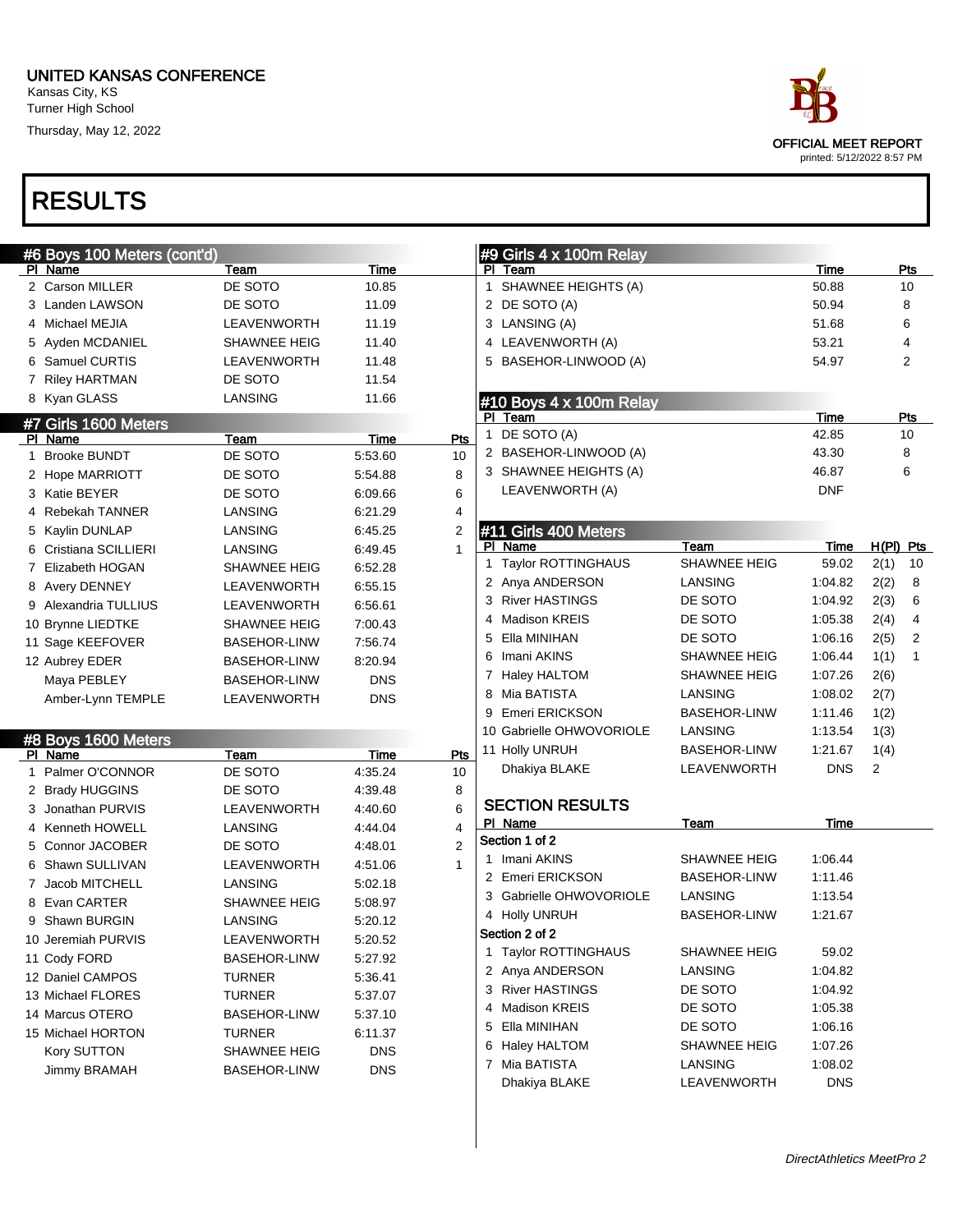| ace                                                       |
|-----------------------------------------------------------|
| <b>OFFICIAL MEET REPORT</b><br>printed: 5/12/2022 8:57 PM |

|   | #12 Boys 400 Meters    |                     |            |                        | #14 Boys 300m Hurdles (cont'd)      |                     |            |             |              |
|---|------------------------|---------------------|------------|------------------------|-------------------------------------|---------------------|------------|-------------|--------------|
|   | PI Name                | Team                | Time       | H(PI) Pts              | PI Name                             | Team                | Time       | $H(PI)$ Pts |              |
| 1 | Michael MEJIA          | <b>LEAVENWORTH</b>  | 51.55      | 2(1)<br>10             | 4 Emmett WILLIAMS                   | DE SOTO             | 42.99      | 2(4)        | 4            |
|   | 2 Jaden JOHNSON        | LEAVENWORTH         | 52.79      | 1(1)<br>8              | 5 Shy'Ron MCMURRAY                  | LEAVENWORTH         | 47.21      | 2(5)        | 2            |
|   | 3 David TAYLOR         | <b>TURNER</b>       | 53.53      | 1(2)<br>6              | 6 Adam KOCH                         | DE SOTO             | 47.29      | 2(6)        | $\mathbf{1}$ |
|   | 4 Ethan SCHULTZE       | DE SOTO             | 53.81      | 2(2)<br>4              | 7 Ray PHILLIPS                      | LEAVENWORTH         | 48.42      | 2(7)        |              |
|   | 5 Matthias ERICKSON    | LANSING             | 54.38      | 2(3)<br>2              | 8 Curtis BEALL                      | <b>BASEHOR-LINW</b> | 51.62      | 1(1)        |              |
|   | 6 Riley HARTMAN        | DE SOTO             | 54.87      | 2(4)<br>$\overline{1}$ | 9 Zach DOERING                      | <b>BASEHOR-LINW</b> | 53.77      | 1(2)        |              |
|   | 7 Austin ARCHAMBAULT   | <b>LANSING</b>      | 55.19      | 2(5)                   | 10 Kyler TURNER                     | <b>BASEHOR-LINW</b> | 54.49      | 1(3)        |              |
|   | 8 Landen LAWSON        | DE SOTO             | 56.79      | 2(6)                   | <b>Isaac SONG</b>                   | SHAWNEE HEIG        | <b>DNS</b> | 2           |              |
|   | 9 Payden AREND         | <b>SHAWNEE HEIG</b> | 58.02      | 1(3)                   |                                     |                     |            |             |              |
|   | 10 Kamden TATKENHORST  | <b>BASEHOR-LINW</b> | 59.42      | 1(4)                   | <b>SECTION RESULTS</b>              |                     |            |             |              |
|   | Payton BERRY-BRIGGS    | <b>SHAWNEE HEIG</b> | <b>DNS</b> | $\mathbf{1}$           | PI Name                             | Team                | Time       |             |              |
|   | Samuel CURTIS          | LEAVENWORTH         | <b>DNS</b> | 2                      | Section 1 of 2                      |                     |            |             |              |
|   | <b>Trevor MCBRIDE</b>  | <b>BASEHOR-LINW</b> | <b>DNS</b> | 2                      | 1 Curtis BEALL                      | <b>BASEHOR-LINW</b> | 51.62      |             |              |
|   |                        |                     |            |                        | 2 Zach DOERING                      | <b>BASEHOR-LINW</b> | 53.77      |             |              |
|   | <b>SECTION RESULTS</b> |                     |            |                        | 3 Kyler TURNER                      | <b>BASEHOR-LINW</b> | 54.49      |             |              |
|   | PI Name                | Team                | Time       |                        | Section 2 of 2                      |                     |            |             |              |
|   | Section 1 of 2         |                     |            |                        | 1 Tyler SCHULTZE                    | DE SOTO             | 40.22      |             |              |
|   | 1 Jaden JOHNSON        | LEAVENWORTH         | 52.79      |                        | 2 Jordan GARVIN                     | SHAWNEE HEIG        | 40.92      |             |              |
|   | 2 David TAYLOR         | <b>TURNER</b>       | 53.53      |                        | 3 Tony RHONE                        | LEAVENWORTH         | 42.10      |             |              |
|   | 3 Payden AREND         | <b>SHAWNEE HEIG</b> | 58.02      |                        | 4 Emmett WILLIAMS                   | DE SOTO             | 42.99      |             |              |
|   | 4 Kamden TATKENHORST   | <b>BASEHOR-LINW</b> | 59.42      |                        | Shy'Ron MCMURRAY<br>5               | <b>LEAVENWORTH</b>  | 47.21      |             |              |
|   | Payton BERRY-BRIGGS    | SHAWNEE HEIG        | <b>DNS</b> |                        | 6 Adam KOCH                         | DE SOTO             | 47.29      |             |              |
|   | Section 2 of 2         |                     |            |                        | 7 Ray PHILLIPS                      | LEAVENWORTH         | 48.42      |             |              |
|   | 1 Michael MEJIA        | LEAVENWORTH         | 51.55      |                        | <b>Isaac SONG</b>                   | <b>SHAWNEE HEIG</b> | <b>DNS</b> |             |              |
|   | 2 Ethan SCHULTZE       | DE SOTO             | 53.81      |                        | #15 Girls 800 Meters                |                     |            |             |              |
|   | 3 Matthias ERICKSON    | LANSING             | 54.38      |                        | PI Name                             | Team                | Time       |             | Pts          |
|   | 4 Riley HARTMAN        | DE SOTO             | 54.87      |                        | <b>Brooke BUNDT</b><br>$\mathbf{1}$ | DE SOTO             | 2:32.97    |             | 10           |
|   | 5 Austin ARCHAMBAULT   | LANSING             | 55.19      |                        | 2 Hope MARRIOTT                     | DE SOTO             | 2:33.15    |             | 8            |
|   | 6 Landen LAWSON        | DE SOTO             | 56.79      |                        | 3 Katelyn GRESS                     | DE SOTO             | 2:33.89    |             | 6            |
|   | Samuel CURTIS          | LEAVENWORTH         | <b>DNS</b> |                        | 4 Alianan LANDS                     | LEAVENWORTH         | 2:42.49    |             | 4            |
|   | <b>Trevor MCBRIDE</b>  | <b>BASEHOR-LINW</b> | <b>DNS</b> |                        | 5 Lindsay MCKINLEY                  | LEAVENWORTH         | 2:43.68    |             | 2            |
|   | #13 Girls 300m Hurdles |                     |            |                        | Sophia MOSHER<br>6                  | LANSING             | 2:52.76    |             | 1            |
|   | PI Name                | Team                | Time       | Pts                    | 7 Cristiana SCILLIERI               | LANSING             | 2:55.43    |             |              |
|   | 1 Molly BUSENITZ       | SHAWNEE HEIG        | 54.25      | 10                     | 8 Amber-Lynn TEMPLE                 | LEAVENWORTH         | 2:56.68    |             |              |
|   | 2 Evie WATKINS         | DE SOTO             | 54.39      | 8                      | 9 Kayleigh DUSIL                    | <b>BASEHOR-LINW</b> | 3:04.74    |             |              |
|   | 3 Amy FAUGHT           | LEAVENWORTH         | 57.79      | 6                      | 10 Alexia WILLIAMSON                | LANSING             | 3:07.39    |             |              |
|   | 4 Jaeda ADAMS          | LEAVENWORTH         | 57.84      | 4                      | Bogard LILY                         | <b>BASEHOR-LINW</b> | <b>DNS</b> |             |              |
|   | 5 Allie ATKINSON       | DE SOTO             | 58.25      | 2                      | <b>Brynne LIEDTKE</b>               | SHAWNEE HEIG        | <b>DNS</b> |             |              |
|   | 6 Ryleigh NYP          | <b>BASEHOR-LINW</b> | 1:04.70    | 1                      | Kodi GREER                          | <b>BASEHOR-LINW</b> | <b>DNS</b> |             |              |
|   | 7 Diana GESSINI        | LEAVENWORTH         | 1:04.78    |                        |                                     |                     |            |             |              |
|   |                        |                     |            |                        | #16 Boys 800 Meters                 |                     |            |             |              |
|   | #14 Boys 300m Hurdles  |                     |            |                        | PI Name                             | Team                | Time       |             | <u>Pts</u>   |
|   | PI Name                | Team                | Time       | $H(PI)$ Pts            | 1 Palmer O'CONNOR                   | DE SOTO             | 2:01.29    |             | 10           |
|   | 1 Tyler SCHULTZE       | DE SOTO             | 40.22      | 2(1)<br>10             | 2 Marc FARRIS                       | <b>BASEHOR-LINW</b> | 2:02.10    |             | 8            |
|   | 2 Jordan GARVIN        | SHAWNEE HEIG        | 40.92      | 2(2)<br>8              | 3 Cole KRUDWIG                      | DE SOTO             | 2:02.20    |             | 6            |
|   | 3 Tony RHONE           | LEAVENWORTH         | 42.10      | 2(3)<br>6              | 4 Jackson ESQUIBEL                  | SHAWNEE HEIG        | 2:03.14    |             | 4            |
|   |                        |                     |            |                        |                                     |                     |            |             |              |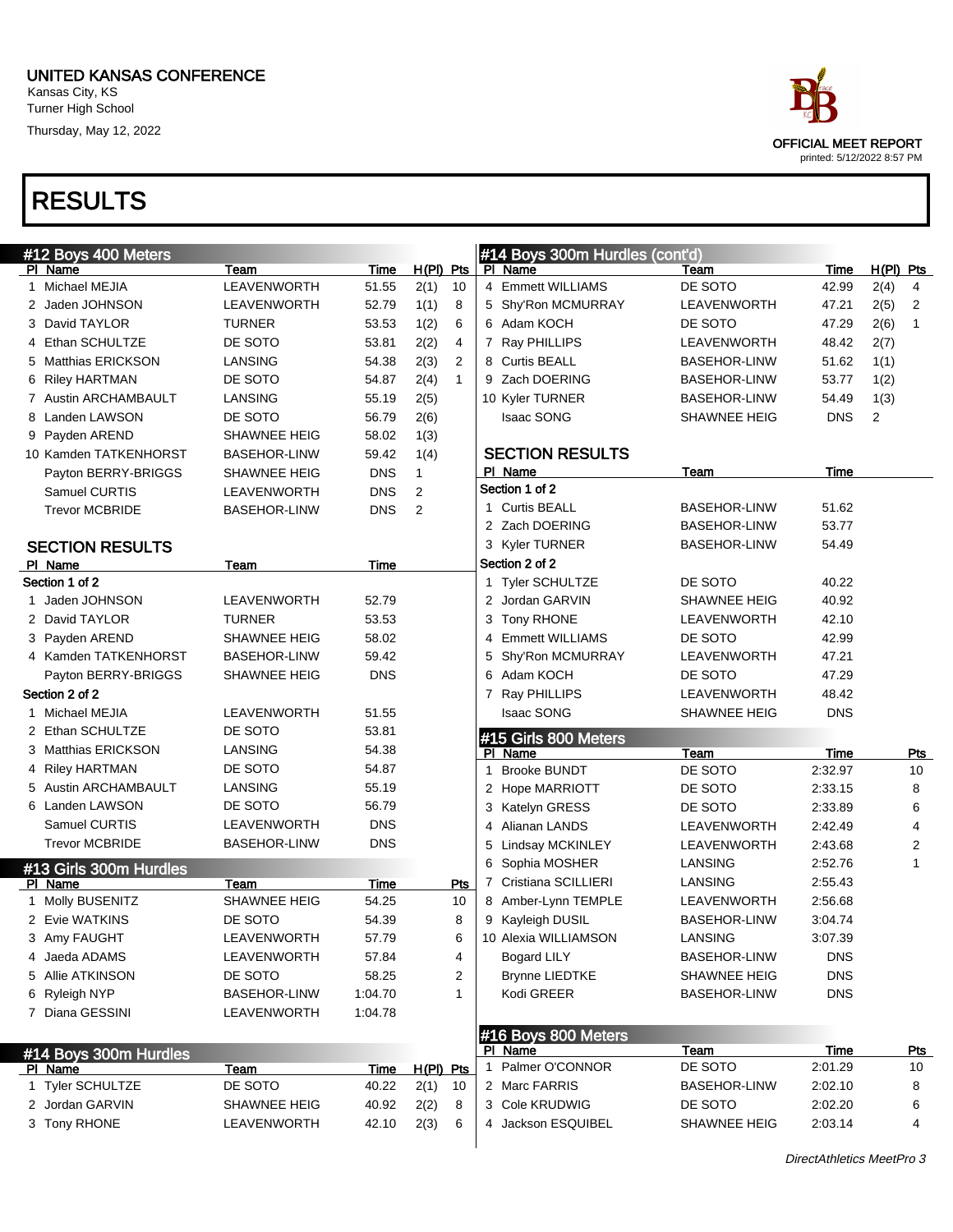#### UNITED KANSAS CONFERENCE Kansas City, KS

Turner High School Thursday, May 12, 2022

| ace                         |
|-----------------------------|
| <b>OFFICIAL MEET REPORT</b> |
| printed: 5/12/2022 8:57 PM  |

| #16 Boys 800 Meters (cont'd) |                        |                     |            |            |                | #18 Boys 200 Meters |                        |                     |            |                |             |
|------------------------------|------------------------|---------------------|------------|------------|----------------|---------------------|------------------------|---------------------|------------|----------------|-------------|
|                              | PI Name                | Team                | Time       |            | Pts            |                     | PI Name                | Team                | Time       |                | $H(PI)$ Pts |
|                              | 5 Jackson STEGER       | <b>LANSING</b>      | 2:03.37    |            | 2              | $\mathbf{1}$        | <b>Isaac ATIVIE</b>    | LEAVENWORTH         | 21.89 (NW) | 2(1)           | 10          |
|                              | 6 Austin HOWELL        | LANSING             | 2:05.32    |            | $\mathbf{1}$   |                     | 2 Brant WILSON         | <b>BASEHOR-LINW</b> | 22.18 (NW) | 2(2)           | 8           |
|                              | 7 Liam BENZ            | <b>SHAWNEE HEIG</b> | 2:08.49    |            |                | 3                   | Ja'laven JANUARY       | <b>SHAWNEE HEIG</b> | 22.52 (NW) | 2(3)           | 6           |
|                              | 8 Shawn SULLIVAN       | LEAVENWORTH         | 2:10.08    |            |                | 4                   | <b>Carson MILLER</b>   | DE SOTO             | 22.71 (NW) | 2(4)           | 4           |
|                              | 9 Jacson CRUSE         | <b>BASEHOR-LINW</b> | 2:17.25    |            |                | 5                   | Carlos ORTIZ           | <b>TURNER</b>       | 23.36 (NW) | 2(5)           | 2           |
|                              | 10 Landon STANIEC      | <b>SHAWNEE HEIG</b> | 2:18.21    |            |                | 6                   | Davis BARR             | DE SOTO             | 23.51 (NW) | 2(6)           | 1           |
|                              | 11 Robert RAMOS        | LEAVENWORTH         | 2:18.56    |            |                |                     | 7 Luke MARRIOTT        | DE SOTO             | 23.83 (NW) | 2(7)           |             |
|                              | 12 Nick KURZ           | LANSING             | 2:18.94    |            |                | 8                   | Kyan GLASS             | LANSING             | 24.09 (NW) | 1(1)           |             |
|                              | 13 Cooper SHARP        | <b>BASEHOR-LINW</b> | 2:27.57    |            |                | 9                   | Niko ALVARADO          | LANSING             | 24.50 (NW) | 1(2)           |             |
|                              | Connor JACOBER         | DE SOTO             | <b>DNS</b> |            |                |                     | 10 Jordan GARVIN       | <b>SHAWNEE HEIG</b> | 24.97 (NW) | 1(3)           |             |
|                              |                        |                     |            |            |                |                     | 11 Ben PENROD          | <b>SHAWNEE HEIG</b> | 25.28 (NW) | 1(4)           |             |
|                              | #17 Girls 200 Meters   |                     |            |            |                |                     | 12 Antonio DEPAOLIS    | LANSING             | 25.32 (NW) | 1(5)           |             |
|                              | PI Name                | Team                | Time       |            | $H(PI)$ Pts    |                     | <b>Austin ADAIR</b>    | <b>BASEHOR-LINW</b> | DNS (NW)   | 1              |             |
|                              | 1 McKenzie HAYSE       | <b>LANSING</b>      | 25.62 (NW) | 2(1)       | 10             |                     | Samuel CURTIS          | LEAVENWORTH         | DNS (NW)   | $\overline{2}$ |             |
|                              | 2 Taylor ROTTINGHAUS   | SHAWNEE HEIG        | 25.90 (NW) | 2(2)       | 8              |                     |                        |                     |            |                |             |
|                              | 3 Kamdyn WEDEL         | DE SOTO             | 26.02 (NW) | 2(3)       | 6              |                     | <b>SECTION RESULTS</b> |                     |            |                |             |
|                              | 4 Ta'Mijha NICHOLS     | <b>SHAWNEE HEIG</b> | 26.08 (NW) | 2(4)       | $\overline{4}$ |                     | PI Name                | Team                | Time       |                |             |
|                              | 5 Savannah MOSS        | DE SOTO             | 26.42 (NW) | 2(5)       | $\overline{2}$ |                     | Section 1 of 2         |                     |            | Wind:          | (NW)        |
|                              | 6 Sa'Bre SLATER        | LEAVENWORTH         | 27.18 (NW) | 1(1)       | $\mathbf{1}$   |                     | 1 Kyan GLASS           | <b>LANSING</b>      | 24.09      |                |             |
|                              | 7 Maggie WINTER        | DE SOTO             | 27.50 (NW) | 1(2)       |                |                     | 2 Niko ALVARADO        | <b>LANSING</b>      | 24.50      |                |             |
|                              | 8 Courtney THOMPSON    | LEAVENWORTH         | 27.57 (NW) | 2(6)       |                |                     | 3 Jordan GARVIN        | <b>SHAWNEE HEIG</b> | 24.97      |                |             |
|                              | 9 Abby OTTEN           | <b>BASEHOR-LINW</b> | 27.77 (NW) | 1(3)       |                |                     | 4 Ben PENROD           | <b>SHAWNEE HEIG</b> | 25.28      |                |             |
|                              | 10 Haily ANDERSON      | SHAWNEE HEIG        | 28.24 (NW) | 2(7)       |                |                     | 5 Antonio DEPAOLIS     | LANSING             | 25.32      |                |             |
|                              | 11 Jordyn KLINE        | LANSING             | 29.06 (NW) | 1(4)       |                |                     | Austin ADAIR           | <b>BASEHOR-LINW</b> | <b>DNS</b> |                |             |
|                              | Dayven DODD            | LANSING             | DNS (NW)   | 1          |                |                     | Section 2 of 2         |                     |            | Wind:          | (NW)        |
|                              | Dhakiya BLAKE          | LEAVENWORTH         | DNS (NW)   | 2          |                |                     | Isaac ATIVIE           | LEAVENWORTH         | 21.89      |                |             |
|                              |                        |                     |            |            |                |                     | 2 Brant WILSON         | <b>BASEHOR-LINW</b> | 22.18      |                |             |
|                              | <b>SECTION RESULTS</b> |                     |            |            |                | 3                   | Ja'laven JANUARY       | <b>SHAWNEE HEIG</b> | 22.52      |                |             |
|                              | PI Name                | Team                | Time       |            |                |                     | 4 Carson MILLER        | DE SOTO             | 22.71      |                |             |
|                              | Section 1 of 2         |                     |            | Wind: (NW) |                |                     | 5 Carlos ORTIZ         | <b>TURNER</b>       | 23.36      |                |             |
|                              | 1 Sa'Bre SLATER        | LEAVENWORTH         | 27.18      |            |                |                     | 6 Davis BARR           | DE SOTO             | 23.51      |                |             |
|                              | 2 Maggie WINTER        | DE SOTO             | 27.50      |            |                |                     | 7 Luke MARRIOTT        | DE SOTO             | 23.83      |                |             |
|                              | 3 Abby OTTEN           | <b>BASEHOR-LINW</b> | 27.77      |            |                |                     | Samuel CURTIS          | LEAVENWORTH         | <b>DNS</b> |                |             |
|                              | 4 Jordyn KLINE         | LANSING             | 29.06      |            |                |                     | #19 Girls 3200 Meters  |                     |            |                |             |
|                              | Dayven DODD            | LANSING             | <b>DNS</b> |            |                |                     | PI Name                | Team                | Time       |                | Pts         |
|                              | Section 2 of 2         |                     |            | Wind:      | (NW)           | 1                   | <b>Bella WILTFONG</b>  | DE SOTO             | 12:57.54   |                | 10          |
|                              | 1 McKenzie HAYSE       | LANSING             | 25.62      |            |                |                     | 2 Bo DE GROOF          | LEAVENWORTH         | 13:00.28   |                | 8           |
|                              | 2 Taylor ROTTINGHAUS   | SHAWNEE HEIG        | 25.90      |            |                |                     | 3 Micayla HERLIHY      | LEAVENWORTH         | 13:25.73   |                | 6           |
|                              | 3 Kamdyn WEDEL         | DE SOTO             | 26.02      |            |                |                     | 4 Tessa TURNER         | <b>BASEHOR-LINW</b> | 13:45.76   |                | 4           |
|                              | 4 Ta'Mijha NICHOLS     | <b>SHAWNEE HEIG</b> | 26.08      |            |                |                     | 5 Rebekah TANNER       | LANSING             | 14:16.35   |                | 2           |
|                              | 5 Savannah MOSS        | DE SOTO             | 26.42      |            |                |                     | 6 Katie WARD           | LEAVENWORTH         | 15:08.80   |                | 1           |
|                              | 6 Courtney THOMPSON    | LEAVENWORTH         | 27.57      |            |                |                     | <b>Lily NEIGHBORS</b>  | DE SOTO             | <b>DNS</b> |                |             |
|                              | 7 Haily ANDERSON       | SHAWNEE HEIG        | 28.24      |            |                |                     | <b>Aubrey EDER</b>     | <b>BASEHOR-LINW</b> | <b>DNS</b> |                |             |
|                              | Dhakiya BLAKE          | LEAVENWORTH         | <b>DNS</b> |            |                |                     | Sage KEEFOVER          | <b>BASEHOR-LINW</b> | <b>DNS</b> |                |             |
|                              |                        |                     |            |            |                |                     | Katie BEYER            | DE SOTO             | <b>DNS</b> |                |             |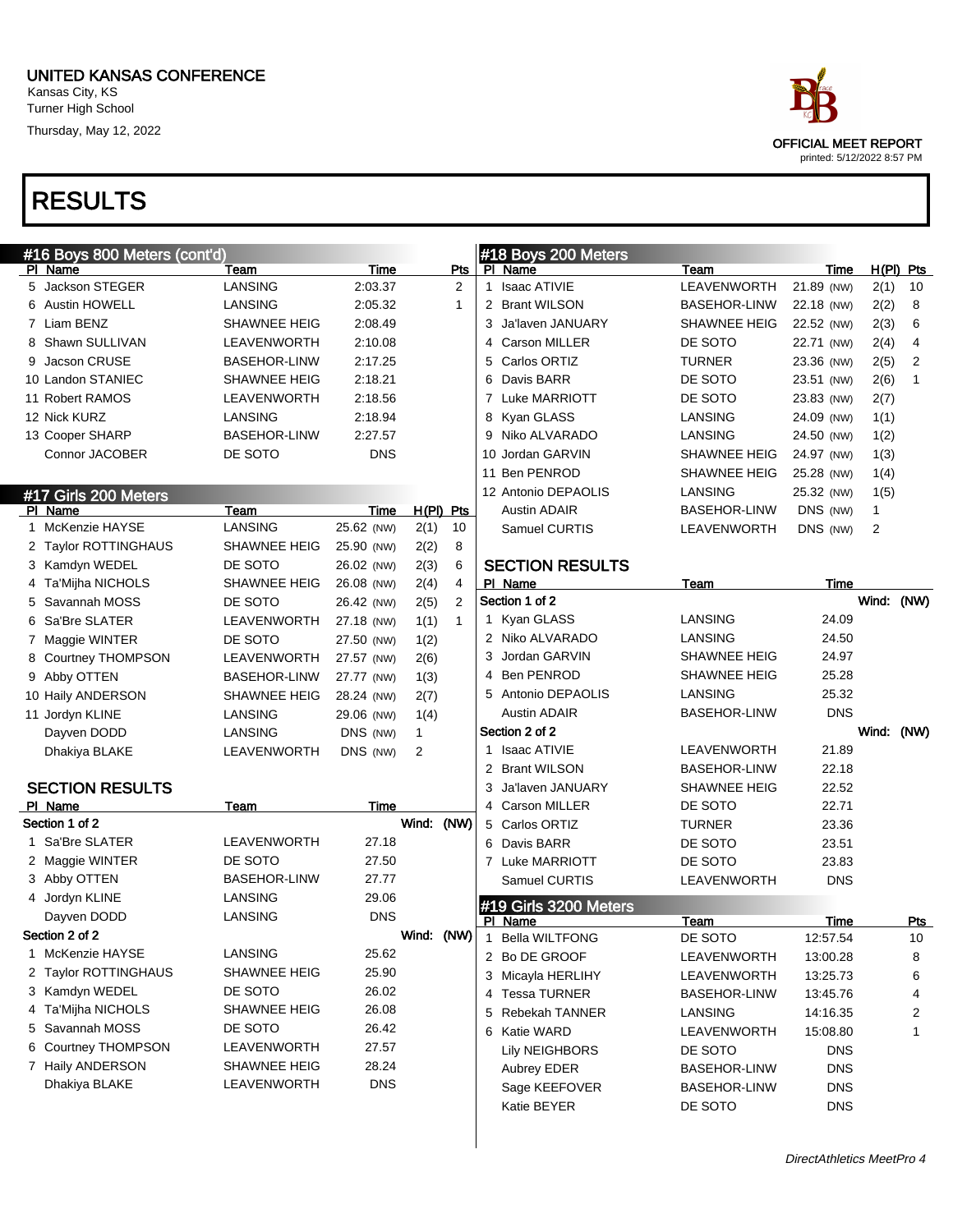# OFFICIAL MEET REPORT printed: 5/12/2022 8:57 PM

| #20 Boys 3200 Meters            |                     |            |            |   | #24 Girls High Jump (cont'd) |                                      |                          |                |
|---------------------------------|---------------------|------------|------------|---|------------------------------|--------------------------------------|--------------------------|----------------|
| PI Name                         | Team                | Time       | Pts        |   | PI Name                      | Team                                 | Mark                     | <u>Pts</u>     |
| 1 Jonathan PURVIS               | LEAVENWORTH         | 10:00.66   | 10         |   | 3 Lillian BOGARD             | <b>BASEHOR-LINW</b>                  | 4' 8''                   | 6              |
| 2 Joshua FULLMER                | DE SOTO             | 10:02.94   | 8          |   | 4 Evie WATKINS               | DE SOTO                              | 4' 4"                    | 4              |
| 3 Jackson ESQUIBEL              | SHAWNEE HEIG        | 10:07.99   | 6          |   | 5 Ayanna LOPEZ               | TURNER                               | 4' 4"                    | $\overline{2}$ |
| 4 Brady HUGGINS                 | DE SOTO             | 10:08.41   | 4          |   | 6 Allie ATKINSON             | DE SOTO                              | 4' 2"                    | 0.5            |
| 5 Kenneth HOWELL                | LANSING             | 10:38.55   | 2          |   | 6 Elise CURRY                | SHAWNEE HEIG 4' 2"                   |                          | 0.5            |
| Jacob MITCHELL                  | LANSING             | 11:09.92   | 1          |   | Maliyah RENEAU               | LEAVENWORTH DNS                      |                          |                |
| 7 Tamiret ROOKARD               | LANSING             | 11:28.69   |            |   |                              |                                      |                          |                |
| 8 Evan CARTER                   | <b>SHAWNEE HEIG</b> | 11:34.89   |            |   | #25 Boys Pole Vault          |                                      |                          |                |
| 9 Jeremiah PURVIS               | LEAVENWORTH         | 12:04.60   |            |   | PI Name                      | Team                                 | <b>Mark</b>              | Pts            |
| 10 Henry DICKEY                 | LEAVENWORTH         | 12:08.23   |            | 1 | <b>Emmett WILLIAMS</b>       | DE SOTO                              | 10'6"                    | 10             |
| 11 Cody FORD                    | <b>BASEHOR-LINW</b> | 12:17.25   |            |   | 2 Kolton BROWN               | LANSING                              | 9'6''                    | 8              |
| 12 Mason DEITCHER               | SHAWNEE HEIG        | 12:22.15   |            |   | 3 Peyton MCGEE               | <b>BASEHOR-LINW</b>                  | 9'6"                     | 6              |
| 13 Marcus OTERO                 | <b>BASEHOR-LINW</b> | 12:53.85   |            |   | 4 Logan FIXSEN               | DE SOTO                              | 9'0''                    | 4              |
| 14 Aiden BURKHART               | <b>BASEHOR-LINW</b> | 13:22.56   |            | 5 | Reed LYNN                    | BASEHOR-LINW 8'0"                    |                          | 2              |
| Luke SWARTS                     | DE SOTO             | <b>DNS</b> |            |   | Will BLACKBURN               | <b>BASEHOR-LINW NH</b>               |                          |                |
|                                 |                     |            |            |   | Joseph HARRIS                | DE SOTO                              | NΗ                       |                |
| #21 Girls 4 x 400m Relay        |                     |            |            |   |                              |                                      |                          |                |
| PI Team                         |                     | Time       | <b>Pts</b> |   | #26 Girls Pole Vault         |                                      |                          |                |
| 1 DE SOTO (A)                   |                     | 4:22.22    | 10         |   | PI Name                      | Team                                 | <b>Mark</b>              | <u>Pts</u>     |
| 2 LEAVENWORTH (A)               |                     | 4:33.66    | 8          | 1 | Reece BAKER                  | <b>LANSING</b>                       | 11'0"                    | 10             |
| 3 LANSING (A)                   |                     | 4:34.69    | 6          |   | 2 Alex MABE                  | DE SOTO                              | 9'6''                    | 8              |
| 4 BASEHOR-LINWOOD (A)           |                     | 4:45.22    | 4          |   | 3 Abby OTTEN                 | BASEHOR-LINW 8'6"                    |                          | 6              |
| SHAWNEE HEIGHTS (A)             |                     | <b>DNS</b> |            | 4 | <b>Emily STEINLAGE</b>       | BASEHOR-LINW 8'0"                    |                          | 4              |
|                                 |                     |            |            | 5 | <b>Brynne LIEDTKE</b>        | SHAWNEE HEIG 8' 0"                   |                          | 1.5            |
| #22 Boys $4 \times 400$ m Relay |                     |            |            | 5 | Molly BUSENITZ               | SHAWNEE HEIG 8' 0"                   |                          | 1.5            |
| PI Team                         |                     | Time       | Pts        |   | 7 Sydney NYP                 | BASEHOR-LINW 7' 0"                   |                          |                |
| 1 BASEHOR-LINWOOD (A)           |                     | 3:28.30    | 10         |   | <b>Allie ATKINSON</b>        | DE SOTO                              | <b>NH</b>                |                |
| 2 LEAVENWORTH (A)               |                     | 3:28.83    | 8          |   |                              |                                      |                          |                |
| 3 DE SOTO (A)                   |                     | 3:31.16    | 6          |   | #27 Boys Long Jump           |                                      |                          |                |
| 4 LANSING (A)                   |                     | 3:36.78    | 4          |   | PI Name                      | Team                                 | <b>Mark</b>              | <b>Pts</b>     |
| SHAWNEE HEIGHTS (A)             |                     | <b>DNS</b> |            | 1 | <b>Trevor MCBRIDE</b>        | BASEHOR-LINW 20' 91/2 (NW)           |                          | 10             |
|                                 |                     |            |            |   | 2 Isaac ATIVIE               | LEAVENWORTH 20' 7" (NW)              |                          | 8              |
| #23 Boys High Jump              |                     |            |            |   | 3 Ethan SCHULTZE             | DE SOTO                              | 20' 3" (NW)              | 6              |
| PI Name                         | Team                | Mark       | Pts        |   | 4 Tyrone BUTLER              | LANSING                              | 19' $7\frac{1}{2}$ (NW)  | 4              |
| 1 Genesis BETHEA                | LEAVENWORTH 6'2"    |            | 10         |   | 5 Marquise ADAMS             | LEAVENWORTH 19'6" (NW)               |                          | 2              |
| 2 Trevor MCBRIDE                | BASEHOR-LINW 6'2"   |            | 8          |   | 6 Austin ADAIR               | BASEHOR-LINW 18'8" (NW)              |                          | 1              |
| 3 Logan COFFMAN                 | DE SOTO             | 5'6''      | 6          |   | 7 Layton LAWSON              | DE SOTO                              | 18' 0 $\frac{1}{2}$ (NW) |                |
| 4 CJ PURDIE                     | SHAWNEE HEIG 5' 2"  |            | 4          |   | 8 Will BLACKBURN             | BASEHOR-LINW 17' 7" (NW)             |                          |                |
| 5 Andrew EMERSON                | SHAWNEE HEIG 5' 2"  |            | 2          |   | 9 Antonio DEPAOLIS           | LANSING                              | 17' 3" (NW)              |                |
| 6 Will MEMMER                   | SHAWNEE HEIG 5' 0"  |            |            |   | 10 Liam BENZ                 | SHAWNEE HEIG 16' $5\frac{1}{2}$ (NW) |                          |                |
| Cole JAMES                      | DE SOTO             | ΝH         |            |   | 11 Ayden MCDANIEL            | SHAWNEE HEIG 16' 5" (NW)             |                          |                |
| Layton LAWSON                   | DE SOTO             | <b>NH</b>  |            |   | 12 Alex LEHMANN              | SHAWNEE HEIG 16' 2" (NW)             |                          |                |
|                                 |                     |            |            |   | 13 Cole JAMES                | DE SOTO                              | 15' 4 $\frac{1}{2}$ (NW) |                |
| #24 Girls High Jump             |                     |            |            |   |                              |                                      |                          |                |
| PI Name                         | Team                | Mark       | <u>Pts</u> |   |                              |                                      |                          |                |
| 1 Addison CISNEROS              | DE SOTO             | 5' 0"      | 10         |   |                              |                                      |                          |                |
| 2 Addison THENO                 | BASEHOR-LINW 4' 10" |            | 8          |   |                              |                                      |                          |                |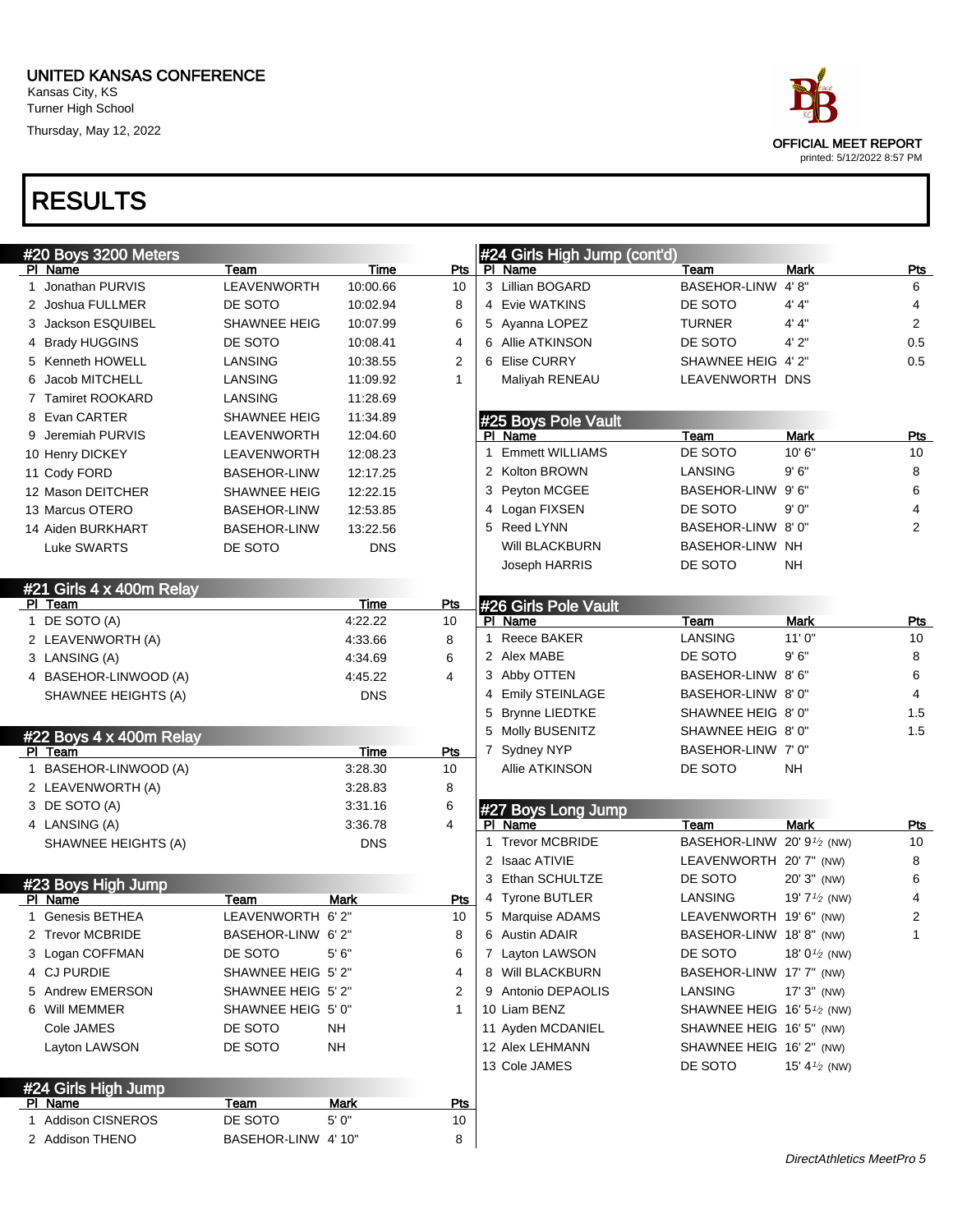

| #28 Girls Long Jump              |                                                      |                           |                | #31 Boys Shot Put (cont'd)           |                               |                           |            |
|----------------------------------|------------------------------------------------------|---------------------------|----------------|--------------------------------------|-------------------------------|---------------------------|------------|
| PI Name                          | Team                                                 | Mark                      | Pts            | PI Name                              | Team                          | <b>Mark</b>               | Pts        |
| 1 Ella CAPLING                   | DE SOTO                                              | 17' $5\frac{1}{2}$ (NW)   | 10             | 13 Alexander DAWKINS                 | SHAWNEE HEIG 36' 1"           |                           |            |
| 2 Brandi GARDNER                 | LEAVENWORTH 17' 2 <sup>1</sup> / <sub>2</sub> (NW)   |                           | 8              | 14 Elijah ELDER                      | LEAVENWORTH 35' 4"            |                           |            |
| 3 McKenzie HAYSE                 | LANSING                                              | 16' 7" (NW)               | 6              |                                      |                               |                           |            |
| 4 Sydney NYP                     | BASEHOR-LINW 15'8 <sup>1</sup> /2 (NW)               |                           | 4              | #32 Girls Shot Put                   |                               |                           |            |
| 5 Emily STEINLAGE                | BASEHOR-LINW 14' 10 <sup>1</sup> / <sub>2</sub> (NW) |                           | 2              | PI Name                              | Team                          | <b>Mark</b>               | <b>Pts</b> |
| <b>Addison CISNEROS</b><br>6     | DE SOTO                                              | 14' 1" (NW)               | $\mathbf{1}$   | 1 Aarion PICKENS                     | LEAVENWORTH 41' 9"            |                           | 10         |
| 7 Maliyah RENEAU                 | LEAVENWORTH 14' 0" (NW)                              |                           |                | 2 Brenna LYNN                        | BASEHOR-LINW 36' 1"           |                           | 8          |
| 8 Ayla BLAKNEY                   | DE SOTO                                              | 13' $7\frac{1}{2}$ (NW)   |                | 3 Brianna KRAUSE                     | <b>LANSING</b>                | 34' 6"                    | 6          |
| 9J Jessica LUTGEN                | BASEHOR-LINW 13' 7 <sup>1</sup> /2 (NW)              |                           |                | 4 Makayla MULLINS                    | LANSING                       | 34' 3"                    | 4          |
| 10 Jayda JAMES                   | LEAVENWORTH 13' 7 <sup>1/4</sup> (NW)                |                           |                | 5 Emaleigh TOWNER                    | DE SOTO                       | 33'5''                    | 2          |
|                                  |                                                      |                           |                | 6 Laura CHMIDLING                    | LEAVENWORTH 32'3"             |                           | 1          |
| #29 Boys Triple Jump             |                                                      |                           |                | 7 Briana HAMPTON                     | BASEHOR-LINW 31'5"            |                           |            |
| PI Name                          | Team                                                 | <b>Mark</b>               | Pts            | 8 Olivia MEADOR                      | DE SOTO                       | 29' 4"                    |            |
| 1 Genesis BETHEA                 | LEAVENWORTH 41'9 <sup>1/4</sup> (NW)                 |                           | 10             | 9 Raygen MILLER                      | BASEHOR-LINW 28' 61/2         |                           |            |
| 2 Eddie WILSON                   | BASEHOR-LINW 40' $5\frac{1}{2}$ (NW)                 |                           | 8              | 10 Gabby CHANEY                      | DE SOTO                       | $27'$ $2"$                |            |
| 3 Tyler NYP                      | BASEHOR-LINW 39' 1" (NW)                             |                           | 6              | 11 Julieta HALE                      | LEAVENWORTH 26' 21/2          |                           |            |
| 4 Ayden MCDANIEL                 | SHAWNEE HEIG 38' 0 <sup>1</sup> /2 (NW)              |                           | 4              | Alyssa BATISTA                       | LANSING                       | <b>DNS</b>                |            |
| 5 Layton LAWSON                  | DE SOTO                                              | 37' 6" (NW)               | 2              |                                      |                               |                           |            |
| 6 Peyton MCGEE                   | BASEHOR-LINW 37' 2 <sup>1/2</sup> (NW)               |                           | -1             | #33 Boys Discus                      |                               |                           |            |
| 7 Logan COFFMAN                  | DE SOTO                                              | 36' $9\frac{1}{2}$ (NW)   |                | PI Name                              | Team                          | Mark                      | Pts        |
| Porter DAVIS                     | DE SOTO                                              | DNS (NW)                  |                | 1 Jamale WILLIAMS                    | LANSING                       | 147' 2"                   | 10         |
| Leviticus HUFF                   | <b>LANSING</b>                                       | DNS (NW)                  |                | 2 Aiden INGRAM                       | BASEHOR-LINW 146' 5"          |                           | 8          |
|                                  |                                                      |                           |                | 3 Maddox MOTEN                       | SHAWNEE HEIG 140' 7"          |                           | 6          |
|                                  |                                                      |                           |                | 4 Alexander DAWKINS                  | SHAWNEE HEIG 132' 6"          |                           | 4          |
| #30 Girls Triple Jump<br>PI Name | Team                                                 | <b>Mark</b>               | Pts            | 5 Pete BEST                          | BASEHOR-LINW 132' 2"          |                           | 2          |
| 1 Ella CAPLING                   | DE SOTO                                              | 34' 11 $\frac{1}{2}$ (NW) | 10             | 6 Charlie WOLEBEN                    | DE SOTO                       | 129' 1"                   | 1          |
| 2 Brandi GARDNER                 | LEAVENWORTH 32' 3" (NW)                              |                           | 8              | 7 Matthew ETZEL                      | SHAWNEE HEIG 129' 0"          |                           |            |
| 3 Dayven DODD                    | LANSING                                              | 31' $9\frac{3}{4}$ (NW)   | 6              | 8 Josh BENTON                        | BASEHOR-LINW 126' 7"          |                           |            |
| 4 Holly UNRUH                    | BASEHOR-LINW 31'9" (NW)                              |                           | 4              | 9 Peyton WALDO                       | <b>TURNER</b>                 | 120' 5"                   |            |
| 5 Addison THENO                  | BASEHOR-LINW 30'5" (NW)                              |                           | 2              | 10 Nolan NOBERTO                     | LEAVENWORTH 120'3"            |                           |            |
| 6 Ayla BLAKNEY                   | DE SOTO                                              | 30' 0" (NW)               | $\mathbf{1}$   | 11 Chase RIEDESEL                    | DE SOTO                       | 120' 2"                   |            |
| 7 Jessica LUTGEN                 | BASEHOR-LINW 26' 8" (NW)                             |                           |                | 12 Tony RHONE                        | LEAVENWORTH 102' 1"           |                           |            |
|                                  |                                                      |                           |                | 13 Elijah ELDER                      | LEAVENWORTH 101'7"            |                           |            |
|                                  |                                                      |                           |                | 14 Lejay RAINEY                      | DE SOTO                       | 91'1''                    |            |
| #31 Boys Shot Put<br>PI Name     | Team                                                 | <b>Mark</b>               | Pts            | 15 David SPILLMAN                    | <b>TURNER</b>                 | 75' 4"                    |            |
| 1 Jamale WILLIAMS                | LANSING                                              | 52' 81/2                  | 10             |                                      |                               |                           |            |
| 2 Maddox MOTEN                   | SHAWNEE HEIG 49' 11 1/2                              |                           | 8              |                                      |                               |                           |            |
| <b>Matthew ETZEL</b><br>3.       | SHAWNEE HEIG 47' 0"                                  |                           | 6              | #34 Girls Discus<br>PI Name          | Team                          | Mark                      | <b>Pts</b> |
| Jacob SCHMITT<br>4               | DE SOTO                                              | 45' 3"                    | 4              | 1 Brenna LYNN                        | BASEHOR-LINW 133' 7"          |                           | 10         |
| <b>Wyatt FROST</b>               | BASEHOR-LINW 44' 71/2                                |                           | $\overline{2}$ | 2 Olivia VANDERWEIDE                 | BASEHOR-LINW 103'1"           |                           | 8          |
| Tucker DIXON                     | BASEHOR-LINW 44' 6"                                  |                           | 1              | 3 Laura CHMIDLING                    | LEAVENWORTH 96'0"             |                           | 6          |
| 6                                |                                                      |                           |                |                                      |                               |                           |            |
| Josh BENTON<br>7                 | BASEHOR-LINW 44'0 <sup>1</sup> /2<br>DE SOTO         |                           |                | 4 Aarion PICKENS<br>5 Brianna KRAUSE | LEAVENWORTH 94' 1"<br>LANSING | 91'9''                    | 4          |
| <b>Braden DUMOLIEN</b><br>8      |                                                      | 42' 4 $\frac{1}{2}$       |                |                                      | BASEHOR-LINW 90' 5"           |                           | 2<br>1     |
| 9 Nolan NOBERTO                  | LEAVENWORTH 40' 1"                                   |                           |                | 6 Raygen MILLER                      |                               |                           |            |
| 10 Kyron FEAGANS                 | <b>TURNER</b>                                        | 39' 0"                    |                | 7 Monece THOMAS                      | LEAVENWORTH 83' 9"            |                           |            |
| 11 David SPILLMAN                | <b>TURNER</b>                                        | 37' 5"                    |                | 8 Gabby CHANEY                       | DE SOTO                       | 83' 1"                    |            |
| 12 Lejay RAINEY                  | DE SOTO                                              | 37' 0"                    |                | 9 Olivia MEADOR                      | DE SOTO                       | 80' 8"                    |            |
|                                  |                                                      |                           |                |                                      |                               | DirectAthletics MeetPro 6 |            |